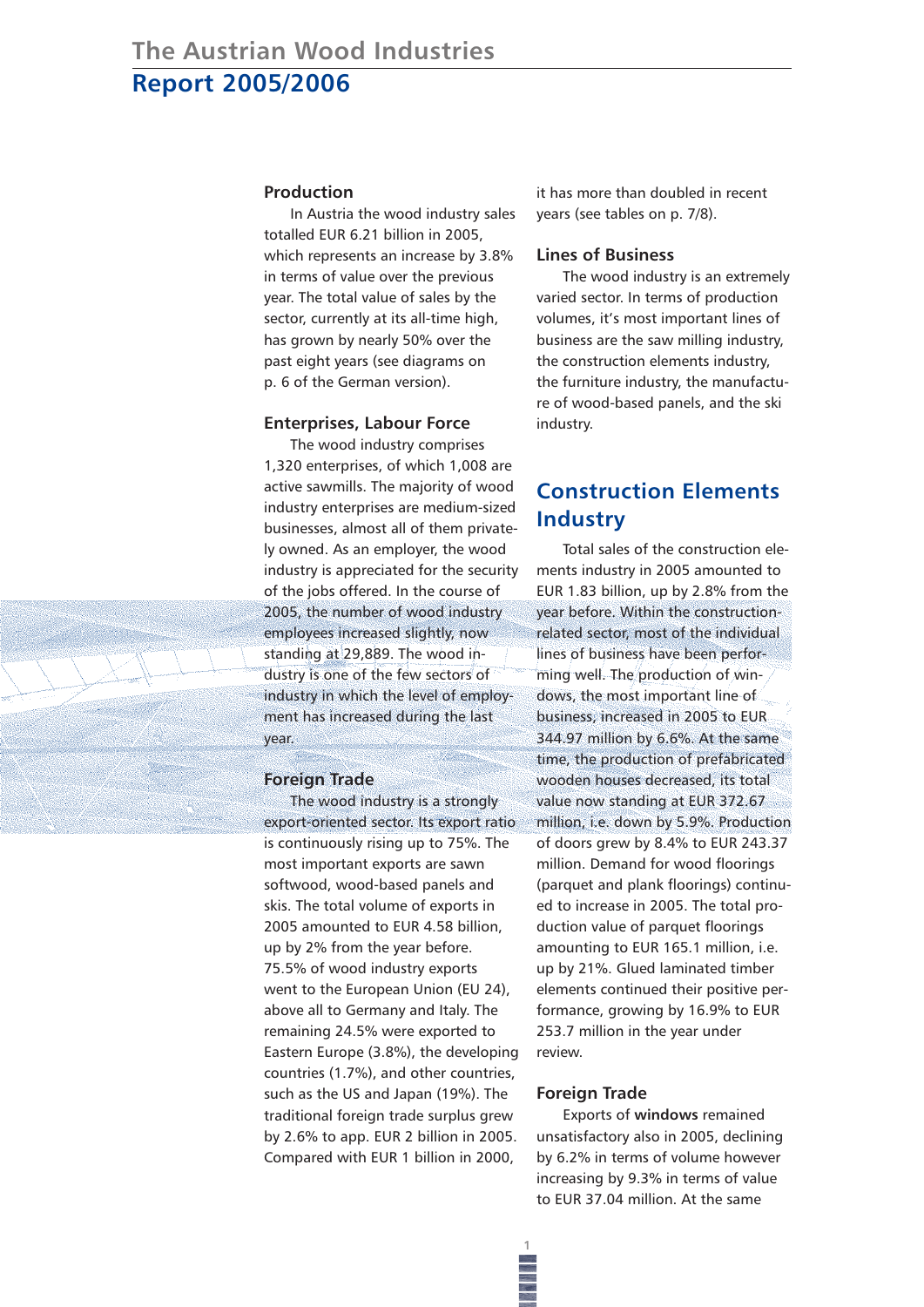time, imports decreased strongly by 51.5% in terms of volume and by 44.8% in terms of value, reaching a total of EUR 12.16 million (see table on p. 16).

In the year under review, imports of **doors** increased by 12.2% in volume and by 14.1% in value. However, exports of doors decreased by 18.8% in volume and by 15.5% in value. Overall, doors worth EUR 20 million were exported (see table on p. 16).

Exports of **wood floorings** continued to take a highly positive development. Parquet flooring exports reached a value of EUR 195.73 million (+13.1%), with the volume of exports exceeding the previous year's level by 7.3%. Imports rose by 6.9% in terms of value, now standing at EUR 88.54 million, but decreased by 1.0% in terms of volume (see table on p. 16).

**Laminated timber** exports increased by 30.4% in volume and by 28.5% in value to EUR 227.02 million in 2005. Imports decreased by 1.1% in volume and by 13.6% in value. Laminated timber worth EUR 17.08 million was imported in the year under review (see table on p. 17).

# **Furniture Industry**

In 2005 Austrian furniture production reached a total value of EUR 2.63 billion down by 1.9% from the year before (see table on p. 19). Growing volumes were reported for office and shop furniture, as well as other furniture. Office and shop furniture increased to a volume of EUR 427 million by 5.6%. As regards other furniture, the positive trend continued with a 5.5% rate of growth. **Foreign Trade** 

Compared with 2004, exports by the Austrian furniture industry decreased by 6% (EUR 1.19 billion). Goods worth EUR 933 million were sold to other countries of the European Union. Germany and Italy continue to be the most important markets for Austrian exporters. The volume of exports to Italy have been growing by 17.8% over the full year while the exports to Germany decreased by 16.1%. Imports of furniture to Austria also decreased by 4.7%, their total value standing at EUR 1.14 billion (see diagrams on p. 20 and 21).

# **Wood-Based Panel Industry**

Regardless of unfavorable developments in the first quarter, 2005 turned out to be quite satisfactory on a full-year basis. Once again, the companies of the Austrian particle, MDF and fibre board industry were able to hold their own against international competition. In terms of quantities, 2005 largely met their positive expectations.

The volume of sales increased by about 3% to approx. EUR 882 million. At the same time, earnings came under substantial pressure from a steep increase of wood and other raw material prices.

Although raw particle board continues to play a major role in the product mix offered, coated products – both particle board and fibre board – are continuously gaining in importance. Laminate floorings have also established themselves as a successful product line.

**2**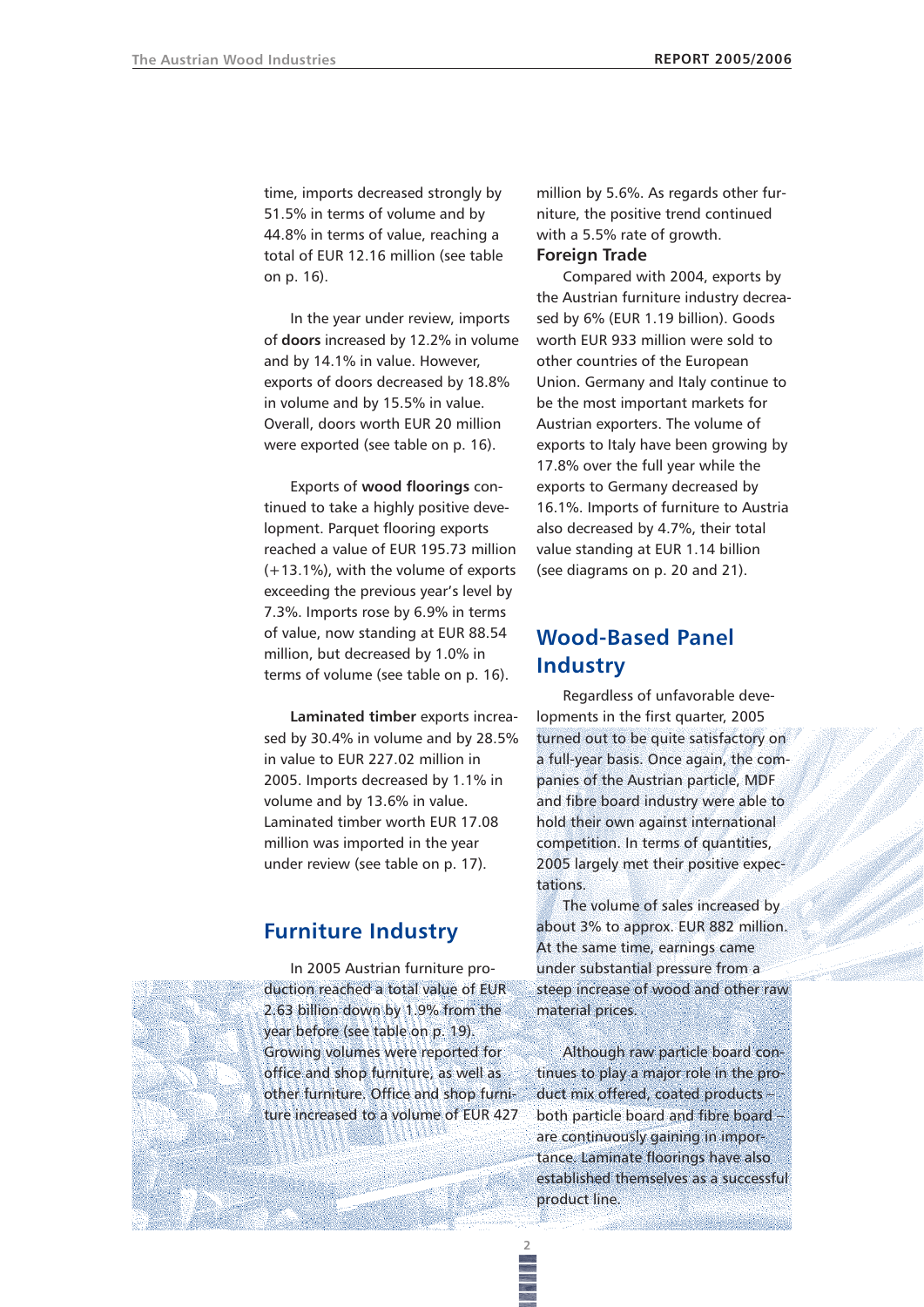Activities in 2006 are expected, at least, to match the previous year's level. Assuming an upturn in economic activity in the most important export markets, a slight increase of sales in all three product groups may be achieved in 2006.

The industry's most important export markets are within the European Union (Germany, Italy). At the same time, Eastern European markets are playing an ever increasing role. Satisfactory growth rates have also been reported in overseas markets.

#### **Foreign Trade**

The companies of the particle and fibre board industry are making a substantial and positive contribution to the Austrian balance of trade. According to the preliminary foreign trade figures published by Statistics Austria, a further increase of the foreign trade surplus is to be expected. For 2005, a surplus of EUR 567 million has been reported (see table on p. 24).

The companies of the Austrian particle, MDF and fibre board industry are mostly family-owned. A high export ratio and a large volume of investments in international locations testify to the success story of the Austrian particle and fibre board industry.

#### **Solid-Wood Panels**

In the year under review the production of solid wood panels has decreased by 0.9% compared to the year 2004 and is now worth EUR 147.9 million. Imports however have increased by 0.5% amounting to EUR 71.1 million (see table on p. 26).

## **Saw Milling Industry**

In the year under review, sales by the Austrian saw milling industry continued to exceed the EUR 2 billion marks (EUR 2.03 billion). Sawn wood production amounted to 11.1 million m<sup>3</sup> (see table on p. 28). Over the past decade, the production of sawn wood in Austria has grown by more than 40%. The annual volume of timber delivered to Austrian sawmills totalled 16.8 million m<sup>3</sup> of round wood, including  $6.58$  million  $m<sup>3</sup>$  of imported timber. The 40 biggest sawmills account for approx. 90% of the total production. 65% of the total amount of sawn wood is produced by the 10 largest mills.

### **Foreign Trade**

Sawn softwood exports showed a slight decrease of approx. 7.13 million  $m<sup>3</sup>$  in 2005 (2004: 7.25 million m<sup>3</sup>). In terms of value, exports amounted to approx. EUR 1.12 billion (see tables on p. 28/29). The most important market is Italy, accounting for about 62% of Austrian exports. In the year under review, 4.38 million  $m<sup>3</sup>$  of sawn softwood were exported to Italy  $(2004: 4.45 \text{ million m}^3)$ . 644,741 m<sup>3</sup> of sawn softwood were exported to Germany (a slight decrease compared to the year before). Imports of sawn softwood decreased slightly in 2005. Total imports of sawn softwood amounted to approx. 1.27 million  $m<sup>3</sup>$ (-0.7% compared to the year before). In terms of value, imports totalled EUR 209 million.

Exports of sawn hardwood increased to a total of 163,138 in 2005, which represents a 17% rise from the 2004 level. Imports of sawn hardwood declined by 3% to 190,656 m<sup>3</sup> (2004: 197,090 m<sup>3</sup>).

**3**